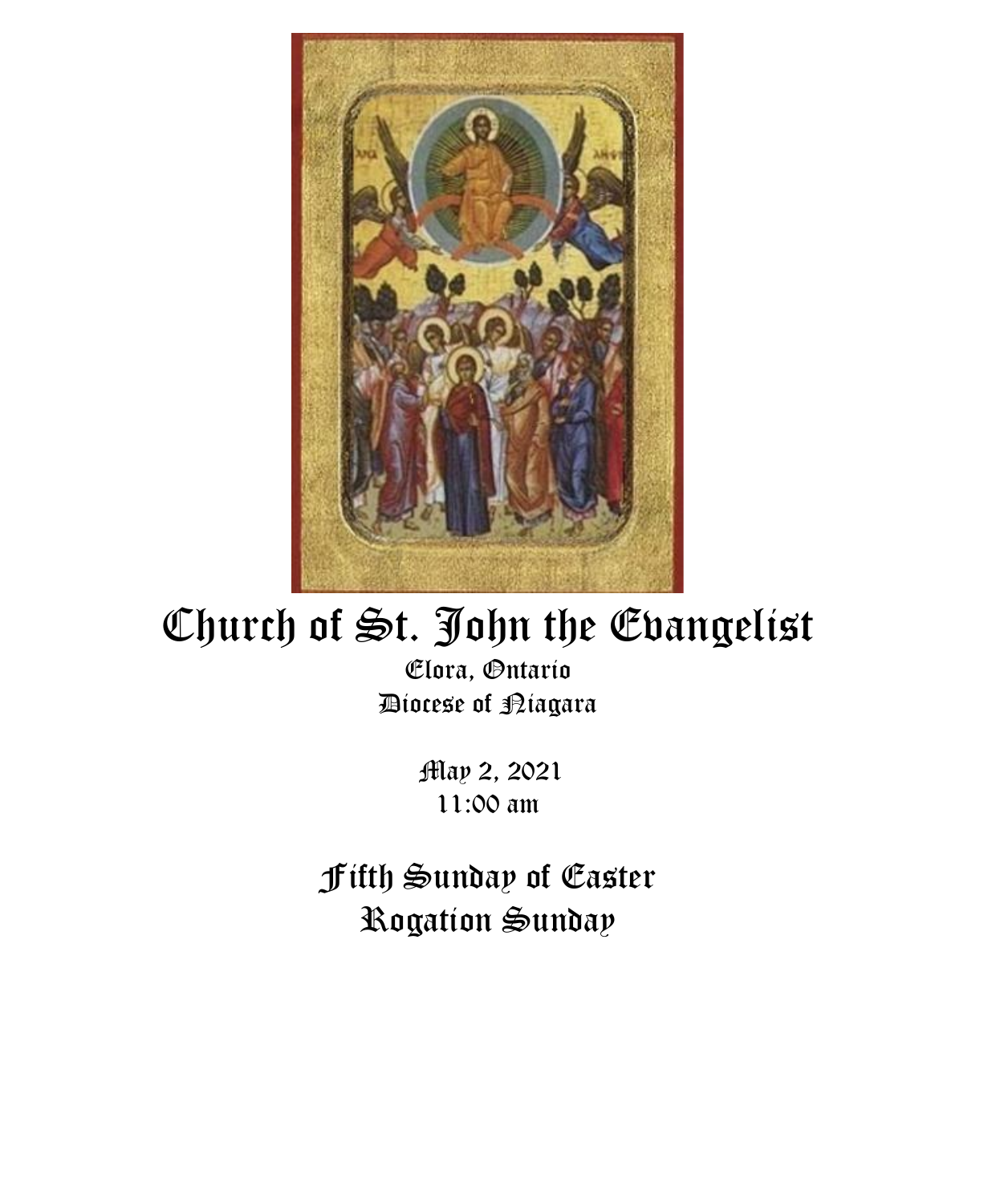## **Fifth Sunday of Easter May 2, 2021 Rogation Sunday**

#### **11:00 am Modified Holy Communion (BCP)**

*This service is live-streamed and created in compliance with Diocesan guidelines of having no more than five people on site. Today we have four people on site.*

#### **Mass Setting Missa Sancta Maria Magdalena Magdalena Healey Willan**

#### **THE COLLECT FOR PURITY**

*Singers remain standing*

*Celebrant:* ALMIGHTY God, unto whom all hearts be open, all desires known, and from whom no secrets are hid: Cleanse the thoughts of our hearts by the inspiration of thy Holy Spirit, that we may perfectly love thee, and worthily magnify thy holy Name; through Christ our Lord. **Amen.**

#### **SUMMARY OF THE LAW**

*Celebrant:* OUR Lord Jesus Christ said: Hear O Israel, The Lord our God is one Lord; and thou shalt love the Lord thy God with all thy heart, and with all thy soul, and with all thy mind, and with all thy strength. This is the first and great commandment. And the second is like unto it:

> Thou shalt love thy neighbour as thyself. On these two commandments hang all the Law and the Prophets.

*People:* **Lord, have mercy upon us, and write both these thy laws in our hearts, we beseech thee.**

#### **Kyrie** - Singer

Lord, have mercy upon us. Christ, have mercy upon us. Lord, have mercy upon us.

#### **COLLECT**

- *Celebrant:* O Lord, from whom all good things do come: Grant to us thy humble servants that by thy holy inspiration we may think those things that be good, and by thy merciful guiding may perform the same; through our Lord Jesus Christ.
- *People:* **Amen.**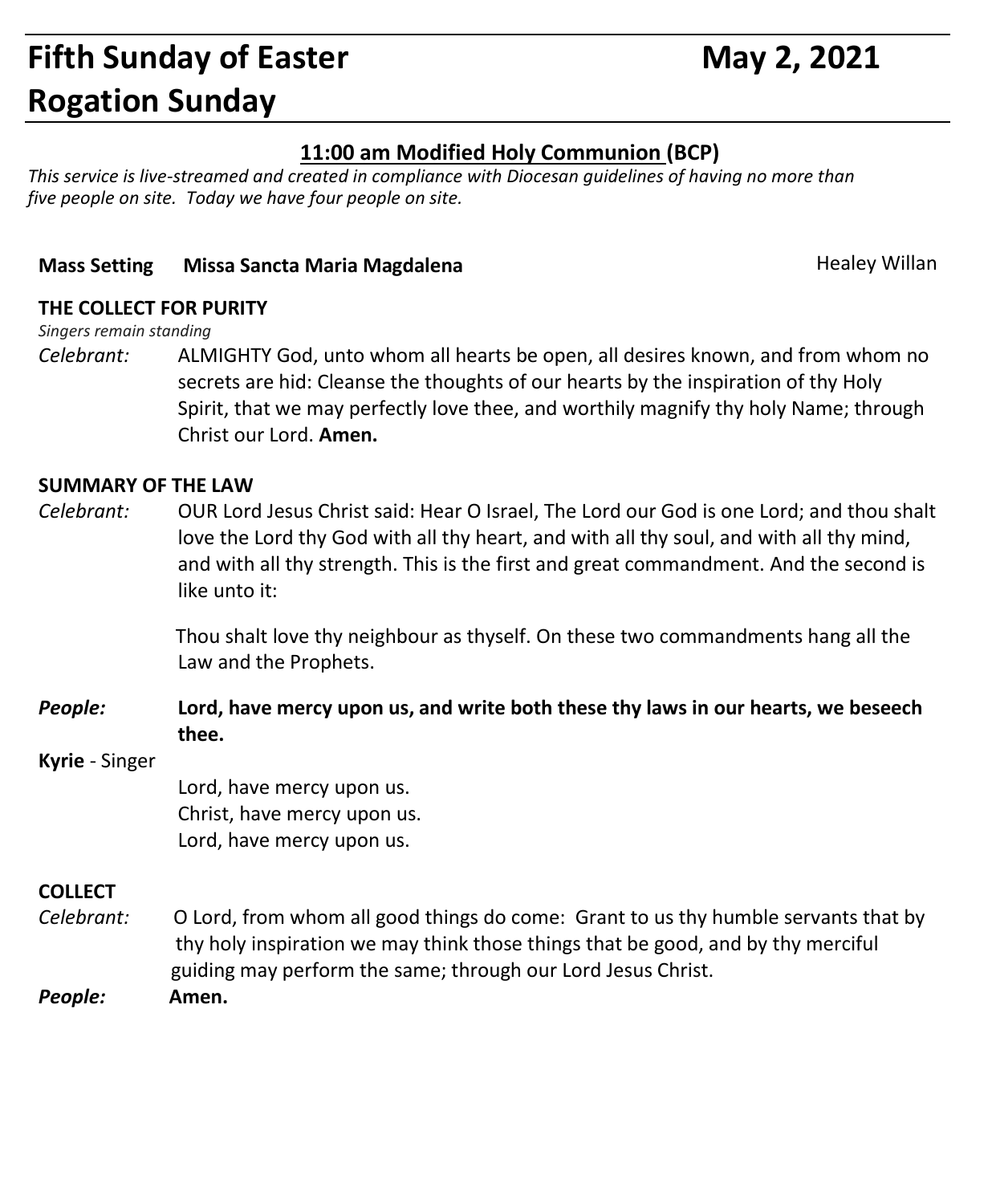**Psalm 22.24-30** (said responsively)

For he hath not despised nor abhorred the low estate of the poor; **he hath not hid his face from him; but when he called unto him he heard him.**

Of thee cometh my praise in the great congregation; **my vows will I perform in the sight of them that fear him.**

The poor shall eat and be satisfied; they that seek after the Lord shall praise him; **may your heart live for ever.**

All the ends of the world shall remember, and be turned unto the Lord; **and all the kindreds of the nations shall worship before him.**

For the kingdom is the Lord's **and he is the Governor among the nations.**

Surely to him shall all the proud of the earth bow down; **and before him shall kneel all that go down in the dust, and he that cannot keep his soul alive.**

Their posterity shall serve him; **it shall be told of the Lord unto a generation yet to come.**

Glory be to the Father, and to the Son, and to the Holy Ghost. **as it was at the beginning, is now, and ever shall be, world without end. Amen.**

- **GOSPEL John 15.1-8**
- *Reader:*The Lord be with you.

#### *People: And with thy spirit.*

*Reader:* The Holy Gospel is written in the 15<sup>th</sup> chapter of the gospel according to John beginning at the 1<sup>st</sup> verse.

#### *People:* **Glory be to thee, O Lord.**

 Jesus said, "I am the true vine, and my Father is the vinegrower. He removes every branch in me that bears no fruit. Every branch that bears fruit he prunes to make it bear more fruit. You have already been cleansed by the word that I have spoken to you. Abide in me as I abide in you. Just as the branch cannot bear fruit by itself unless it abides in the vine, neither can you unless you abide in me. I am the vine, you are the branches. Those who abide in me and I in them bear much fruit, because apart from me you can do nothing. Whoever does not abide in me is thrown away like a branch and withers; such branches are gathered, thrown into the fire, and burned. If you abide in me, and my words abide in you, ask for whatever you wish, and it will be done for you. My Father is glorified by this, that you bear much fruit and become my disciples.

The Gospel of Christ.

*People:* **Praise be to thee, O Christ.**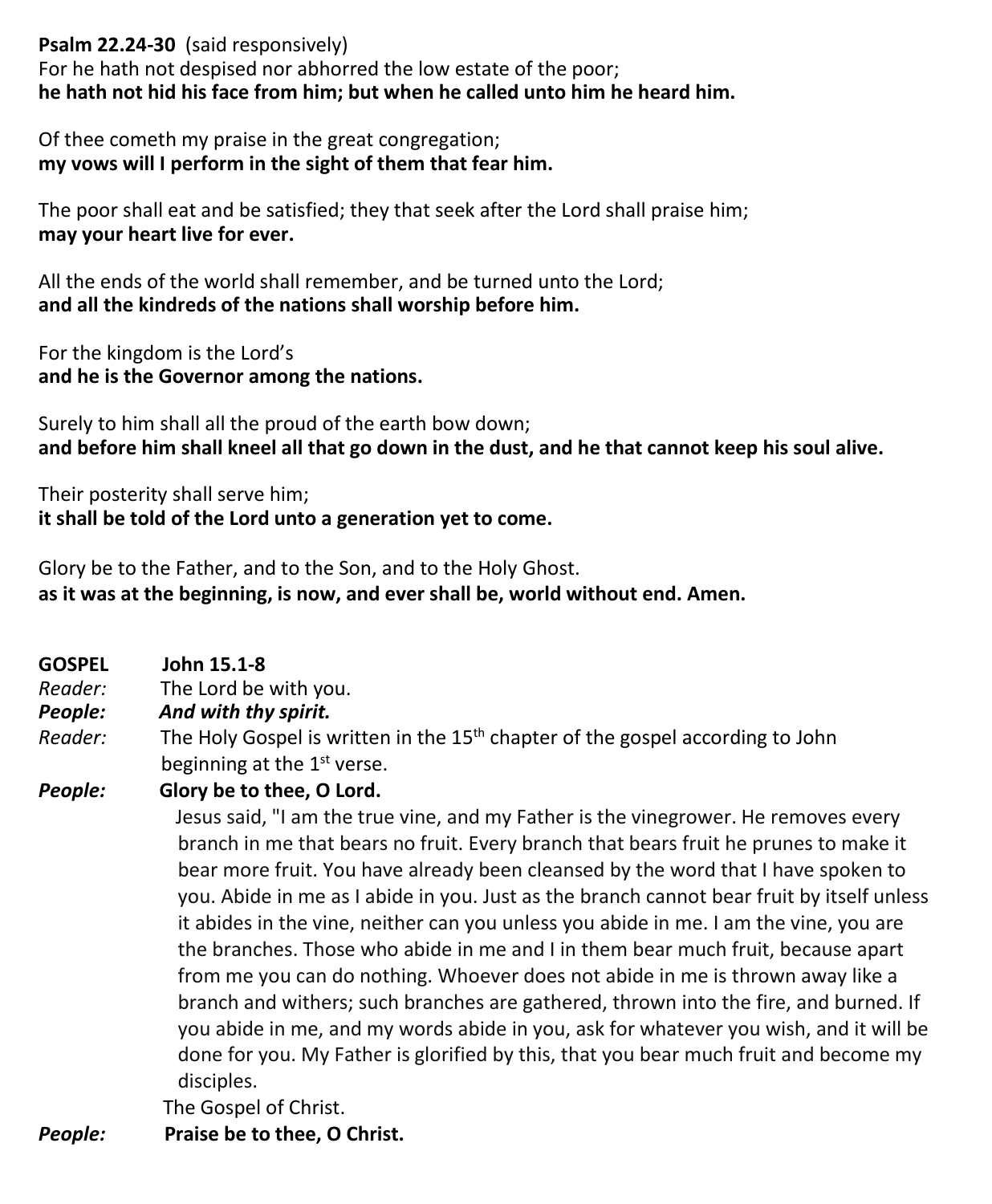#### **THE NICENE CREED**

**All: I BELIEVE in one God the Father Almighty, Maker of heaven and earth, and of all things visible and invisible:**

> **And in one Lord Jesus Christ, the only begotten Son of God, begotten of the Father before all worlds; God, of God; light, of light; very God, of very God; begotten, not made; being of one substance with the Father; through whom all things were made: who for us and for our salvation came down from heaven, and was incarnate by the Holy Ghost of the Virgin Mary, and was made man, and was crucified also for us under Pontius Pilate. He suffered and was buried, and the third day he rose again according to the Scriptures, and ascended into heaven, and sitteth on the right hand of the Father. And he shall come again with glory to judge both the quick and the dead: whose kingdom shall have no end.**

> **And I believe in the Holy Ghost, the Lord, the Giver of life, who proceedeth from the Father and the Son, who with the Father and the Son together is worshipped and glorified, who spake by the prophets. And I believe one, holy, catholic, and apostolic church. I acknowledge one baptism for the remission of sins. And I look for the resurrection of the dead, and the life of the world to come. Amen.**

**HOMILY** Rev'd Judy Steers

#### **Hymn 52 O God, Unseen Yet Ever Near** (vs 1,2,4)

*O God, unseen yet ever near your presence may we feel and thus, inspired with holy fear, around your table kneel.*

*O living Bread, enduring Vine, your words we shall obey, and go, renewed with strength divine, rejoicing on our way.*

*Here may your faithful people know the blessings of your love, the streams that through the desert flow, the manna from above.*

#### **PREPARATION OF THE GIFTS**

During the Anthem the Celebrant prepared the elements for Communion.

*"Worthy is the Lamb that was slain to receive power, and riches, and wisdom, and strength, and honour, and glory, and blessing." (Revelation 5.12)*

#### **PRAYERS**

Let us pray together to the Lord, saying, "hear our prayer."

Loving God, we thank you for your many gifts to us, for all those who love and care for us, for the earth which provides for our needs, for health care workers and those providing essential services, for the new life you have given us in Jesus Christ….

Lord, in thy mercy, **hear our prayer.**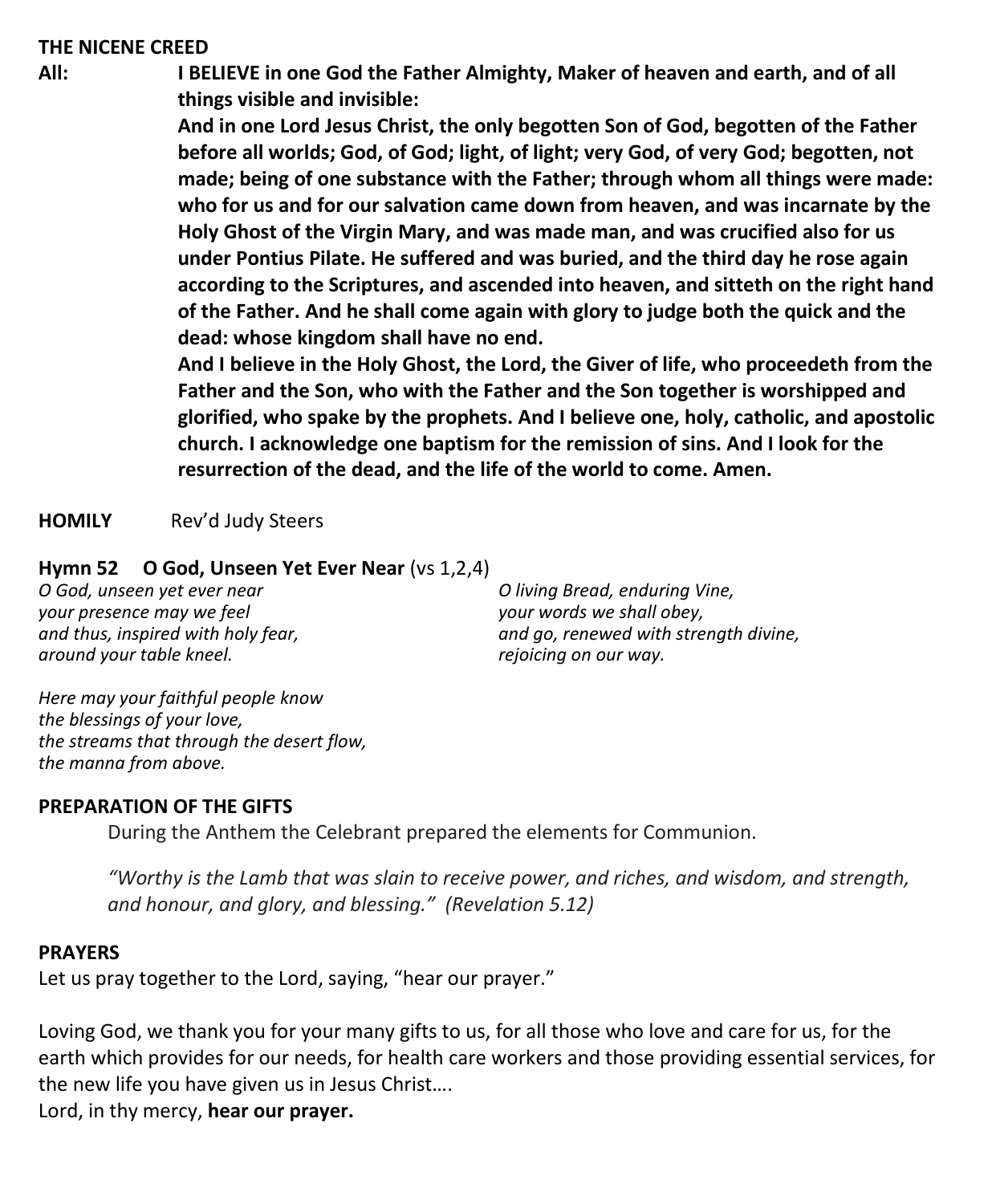We pray to you for our Christian family, for our Bishop, Susan, for our ministry to one another, for all the churches in this community and diocese, and for grace to grow together in your love. Lord, in thy mercy, **hear our prayer.**

We pray to you for our world, for all of its cares and needs, for those elected or appointed to positions of leadership in our province and nation, and for all who lead us and care for us…. Lord, in thy mercy, **hear our prayer.**

We pray to you for those in need, for parents, teachers, and children; for the sick and the lonely, for the hurt and the frightened, and for all those who need our prayers today…… Lord, in thy mercy, **hear our prayer.**

We pray for those we love who have died, that you will surround them with your care and love… and we pray for those who mourn…. that you will give them the consolation of your peace. Lord, in thy mercy, **hear our prayer.**

Accept these prayers, O Father, for Jesus Christ's sake, our only Mediator and Advocate, to whom, with thee and the Holy Spirit, be all honour and glory, world without end. **Amen**.

#### **CONFESSION AND ABSOLUTION**

*Leader:* YE that do truly and earnestly repent you of your sins, and are in love and charity with your neighbours, and intend to lead the new life, following the commandments of God, and walking from henceforth in his holy ways: draw near with faith, and take this holy sacrament to your comfort; and make your humble confession to Almighty God.

#### *Celebrant:* ALMIGHTY God,

- *All:* **Father of our Lord Jesus Christ, maker of all things, judge of all people: we acknowledge and confess our manifold sins and wickedness, which we from time to time most grievously have committed, by thought, word, and deed, against thy divine majesty. We do earnestly repent, and are heartily sorry for these our misdoings. Have mercy upon us, most merciful Father; for thy Son our Lord Jesus Christ's sake, forgive us all that is past; and grant that we may ever hereafter serve and please thee in newness of life, to the honour and glory of thy Name; through Jesus Christ our Lord. Amen.**
- *Celebrant:* ALMIGHTY God, our heavenly Father, who of his great mercy hath promised forgiveness of sins to all them that with hearty repentance and true faith turn unto him: have mercy upon you; pardon and deliver you from all your sins; confirm and strengthen you in all goodness; and bring you to everlasting life; through Jesus Christ our Lord. *All:* **Amen.**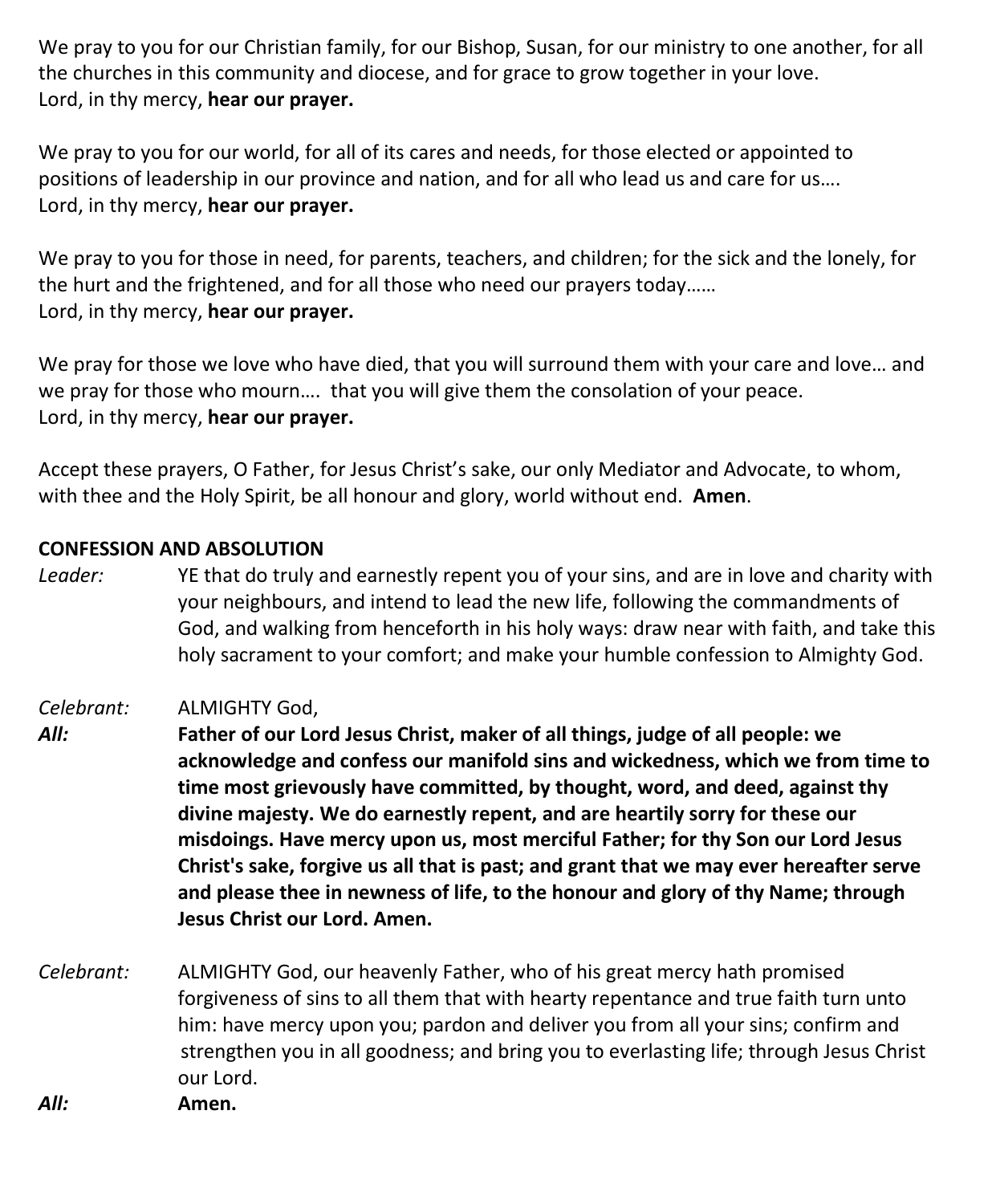*Leader:* Hear what comfortable words our Saviour Christ saith unto all that truly turn to him: Come unto me all that labour and are heavy laden, and I will refresh you. - *Matthew 11:28*

God so loved the world, that he gave his only begotten Son, to the end that all that believe in him should not perish, but have eternal life. - *John 3:16.*

Hear also what Saint Paul saith:

This is a true saying, and worthy of all to be received, that Christ Jesus came into the world to save sinners. - *1 Timothy 1:15.*

Hear also what Saint John saith.

If any one sin, we have an Advocate with the Father, Jesus Christ the righteous; and he is the propitiation for our sins. - *1 St John 2:1, 2*.

#### **THANKSGIVING AND CONSECRATION**

*(Singer stand)*

- *Celebrant:* The Lord be with you;
- *Singers:* And with thy spirit.
- Celebrant: Lift up your hearts;
- *Singers:* We lift them up unto the Lord.
- Celebrant*:* Let us give thanks unto our Lord God;
- *Singers*: It is meet and right so to do.
- *Celebrant:* It is very meet, right, and our bounden duty, that we should at all times, and in all places, give thanks unto thee, O Lord, Holy Father, Almighty, Everlasting God, Creator and Preserver of all things.

But chiefly are we bound to praise thee for the glorious Resurrection of thy Son Jesus Christ our Lord: for he is the very Paschal Lamb, which was offered for us, and hath taken away the sin of the world; who by his death hath destroyed death, and by his rising to life again hath restored to us everlasting life.

 Therefore with Angels and Archangels, and with the whole company of heaven, we laud and magnify thy glorious Name; evermore praising thee and saying:

*Singer* Holy, Holy, Holy, Lord God of hosts, heaven and earth are full of thy glory. Glory be to thee, O Lord Most High. Blessed is he who cometh in the name of the Lord, Hosanna in the Highest.

#### **PRAYER OF CONSECRATION**

*Celebrant*: BLESSING and glory and thanksgiving be unto thee Almighty God, our heavenly Father, who of thy tender mercy didst give thine only Son Jesus Christ to take our nature upon him, and to suffer death upon the Cross for our redemption; who made there, by his one oblation of himself once offered, a full, perfect, and sufficient sacrifice, oblation, and satisfaction, for the sins of the whole world; and did institute, and in his holy Gospel command us to continue, a perpetual memorial of that his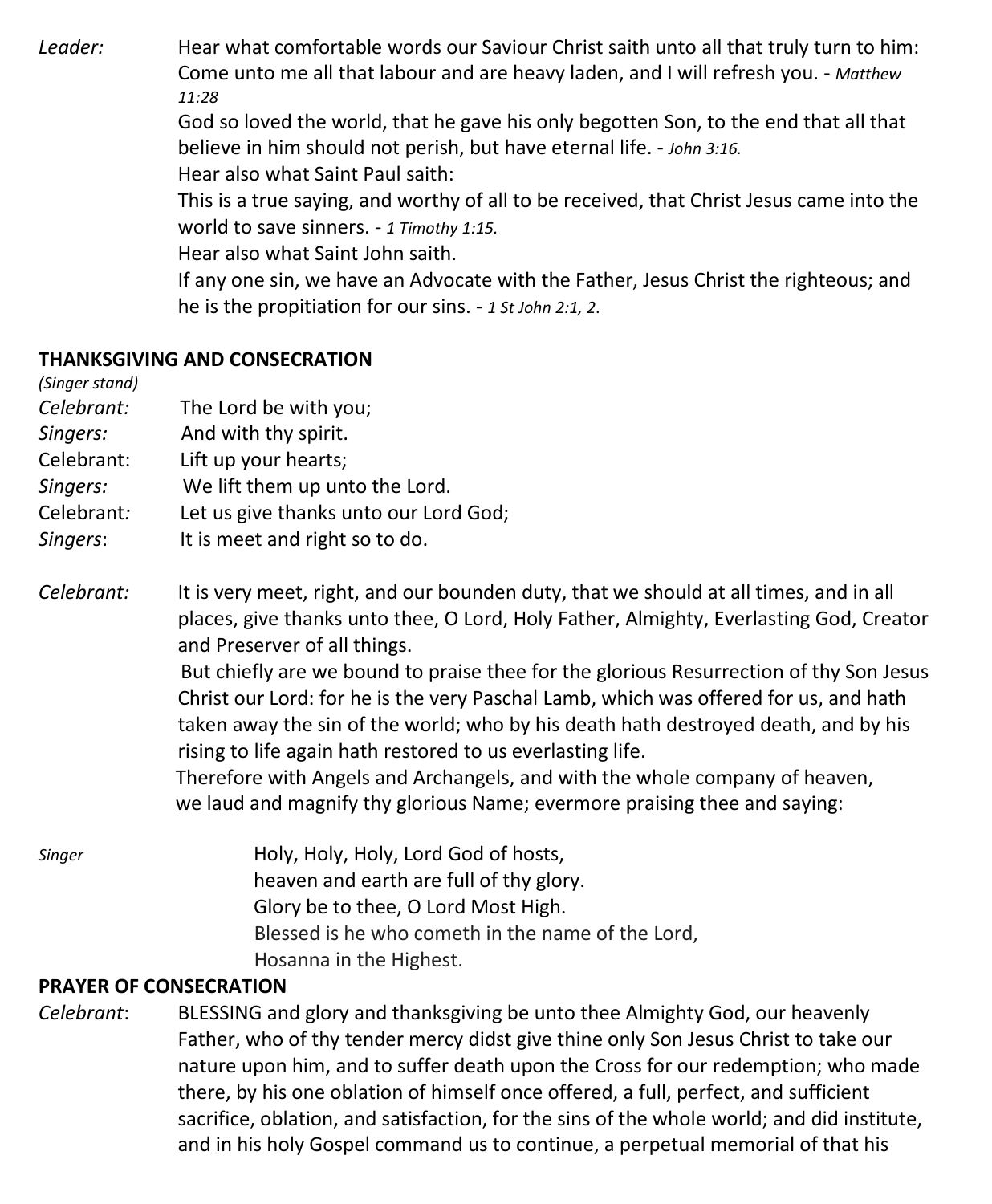precious death, until his coming again.

Hear us, O merciful Father, we most humbly beseech thee; and grant that we receiving these thy creatures of bread and wine, according to thy Son our Saviour Jesus Christ's holy institution, in remembrance of his death and passion, may be partakers of his most blessed Body and Blood; who, in the same night that he was betrayed, took Bread; and, when he had given thanks, he brake it; and gave it to his disciples, saying, Take, eat; this is my Body which is given for you: Do this in remembrance of me.

Likewise after supper he took the Cup; and, when he had given thanks, he gave it to them, saying, Drink ye all, of this; for this is my Blood of the new Covenant, which is shed for you and for many for the remission of sins: Do this, as oft as ye shall drink it, in remembrance of me.

*All:* **Amen.**

*Celebrant:* The peace of the Lord be always with you; *All:* **And with thy Spirit.**

#### **Invitation to Spiritual Communion**

Celebrant: Dear friends, I invite you in this moment, wherever you may be, to receive Christ, in communion with the saints, and the gathering of God's people, unseen and yet present with us now. Many are made one.

*The following prayer is said by all during this prayer the elements may be elevated, in offering to the people.*

Celebrant: We receive you Lord Jesus Christ.

**All: We welcome your presence in us, and together proclaim our love for you; with our hearts, minds, our souls and our strength, with the saints we worship you, with the angels we adore you, with your whole Church we proclaim your reign. Come to us, though many, and make us one in you. Amen.**

**Soloist** *Pie Jesu* Gabriel Fauré *Blessed Jesu, Lord, grant them thy eternal rest.*

### **PRAYERS AFTER COMMUNION**

*Singers remain standing*

*Celebrant:* Let us pray.

**OUR Father who art in heaven, hallowed be thy name, thy kingdom come, thy will be done, on earth as it is in heaven. Give us this day our daily bread; and forgive us our trespasses, as we forgive them that trespass against us; and lead us not into temptation, but deliver us from evil. For thine is the kingdom, the power, and the glory, for ever and ever. Amen.**